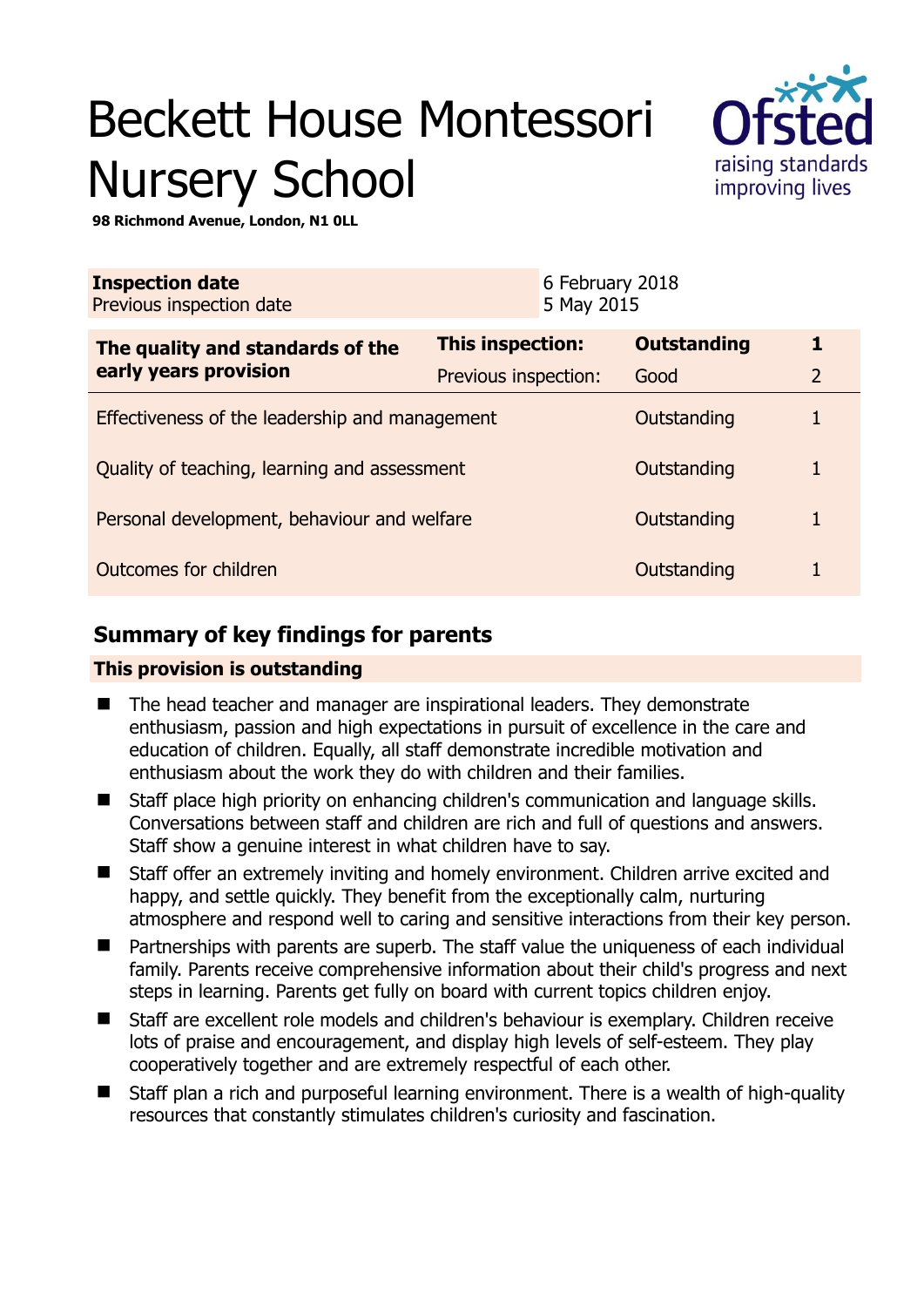## **What the setting needs to do to improve further**

## **To further improve the quality of the early years provision the provider should:**

■ continue to build on the use of information from tracking groups of children to help maintain their sustained rapid progress in learning.

## **Inspection activities**

- $\blacksquare$  The inspector observed the quality of teaching during activities indoors and outdoors, and assessed the impact this has on children's learning.
- The inspector spoke with staff and children during the inspection.
- The inspector completed a joint observation with the head teacher.
- The inspector held a meeting with the nursery manager and head teacher. She looked at relevant documentation and evidence of the suitability of staff working in the nursery.
- The inspector spoke to several parents during the inspection and took account of their views.

## **Inspector**

Sharon Alleary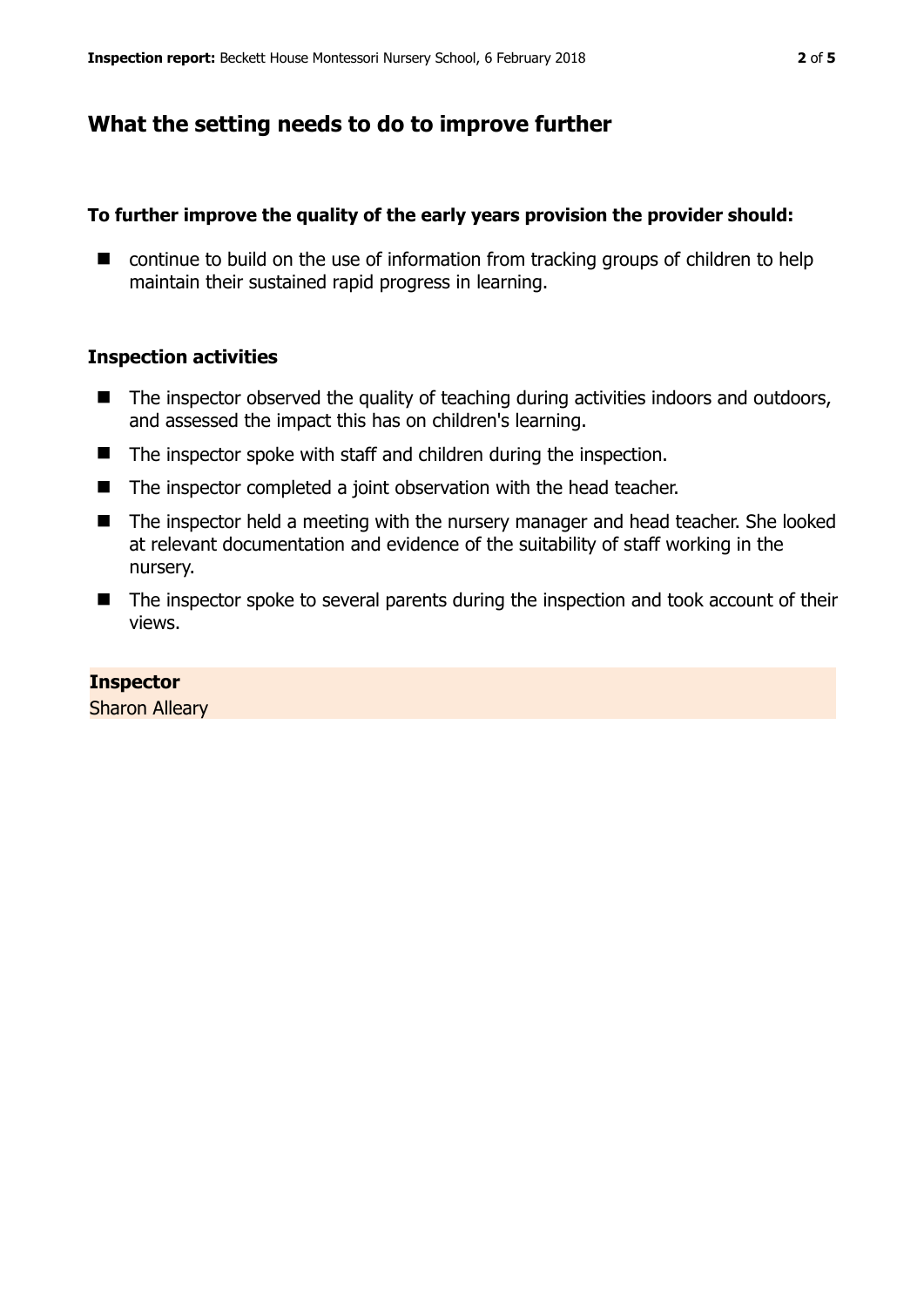## **Inspection findings**

## **Effectiveness of the leadership and management is outstanding**

The arrangements for safeguarding are effective. Staff have an excellent understanding of how to keep children safe. They know how to recognise signs which might indicate that a child is at risk of harm and how to report any concerns. The well-qualified, knowledgeable staff proactively seek out opportunities to further improve their skills and knowledge. For example, they recently attended training to help them understand the cognitive development of children. Self-evaluation is highly effective and is informed by the views of staff, parents and children. Action plans are firmly targeted on maintaining the outstanding experiences for all children. The head teacher understands the importance of monitoring information about the progress of groups of children and is considering how to build on this further.

### **Quality of teaching, learning and assessment is outstanding**

Staff's knowledge about their individual key child's interests and next steps is superb. They have a deep-rooted understanding of how children learn and how to bring out each child's potential, and help them to achieve the best they can. Staff sensitively intervene as children play to gently extend and challenge their learning to the highest level. Consequently, children are inspired learners and they persevere in activities. Staff plan extremely imaginative activities that thoroughly engage the children. They show awe and wonder as baby dinosaurs hatch from ice eggs. Staff bring stories alive with animated voices and genuine enthusiasm. Children can be seen copying staff, reading stories to each other and using different voices. This contributes to their excellent literacy skills.

#### **Personal development, behaviour and welfare are outstanding**

The needs and well-being of the children are the central focus of everything that staff do and this is echoed in parents' comments. Children thoroughly enjoy daily visits to local green spaces for fresh air, which contributes exceptionally well to their health and wellbeing. Children demonstrate superb independence and self-care skills. Children participate in a wealth of activities delivered by external teachers, such as singing, yoga, ballet and drama. This helps them to meet other adults and learn an abundance of new skills.

### **Outcomes for children are outstanding**

All children make consistently high rates of progress, including those who speak English as an additional language. Children make superb progress in writing skills. They adeptly write their name and draw houses with intricate windows and doors. Children relish practising their physical skills, using a caterpillar tunnel, where they crawl through and jump off and onto safety mats. Children develop an excellent knowledge of letters and the sounds they represent, sounding out the letters of their names. Children have a deep understanding of the world and they make connections in their conversations. For example, children say, 'Volcanos and dinosaurs were around millions of years ago.' The skills children acquire equip them exceptionally well for their next stage of learning.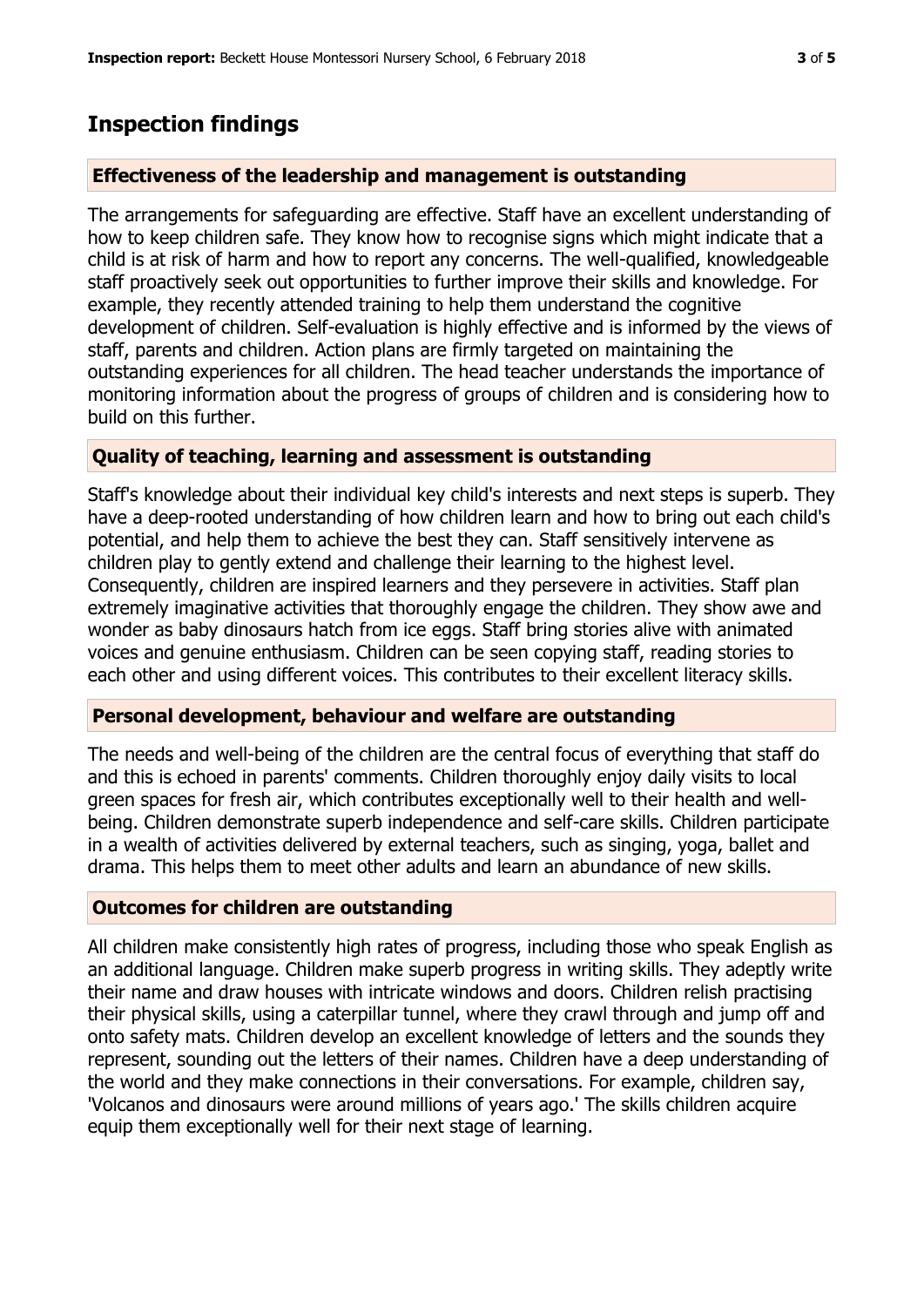# **Setting details**

| Unique reference number                             | 131668                       |  |
|-----------------------------------------------------|------------------------------|--|
| Local authority                                     | Islington                    |  |
| <b>Inspection number</b>                            | 1089438                      |  |
| <b>Type of provision</b>                            | Full-time provision          |  |
| Day care type                                       | Childcare - Non-Domestic     |  |
| <b>Registers</b>                                    | <b>Early Years Register</b>  |  |
| Age range of children                               | $2 - 4$                      |  |
| <b>Total number of places</b>                       | 20                           |  |
| <b>Number of children on roll</b>                   | 23                           |  |
| <b>Name of registered person</b>                    | <b>Beckett House Limited</b> |  |
| <b>Registered person unique</b><br>reference number | RP908404                     |  |
| Date of previous inspection                         | 5 May 2015                   |  |
| <b>Telephone number</b>                             | 0207 278 8824                |  |

Beckett House Montessori Nursery School registered in 1996. The nursery school employs five members of childcare staff. Of these, one holds an appropriate early years qualification at level 7, one at level 6, two at level 4 and one at level 3 (who also has a level 4 in special needs and is the school SENCO). The nursery school opens from Monday to Friday, for 46 weeks a year. Sessions are from 8.30am until 5.30pm. The nursery school provides funded early education for two-, three- and four-year-old children. The setting is a Montessori accredited nursery school.

This inspection was carried out by Ofsted under sections 49 and 50 of the Childcare Act 2006 on the quality and standards of provision that is registered on the Early Years Register. The registered person must ensure that this provision complies with the statutory framework for children's learning, development and care, known as the early years foundation stage.

Any complaints about the inspection or the report should be made following the procedures set out in the guidance 'Complaints procedure: raising concerns and making complaints about Ofsted', which is available from Ofsted's website: www.gov.uk/government/organisations/ofsted. If you would like Ofsted to send you a copy of the guidance, please telephone 0300 123 4234, or email enquiries@ofsted.gov.uk.